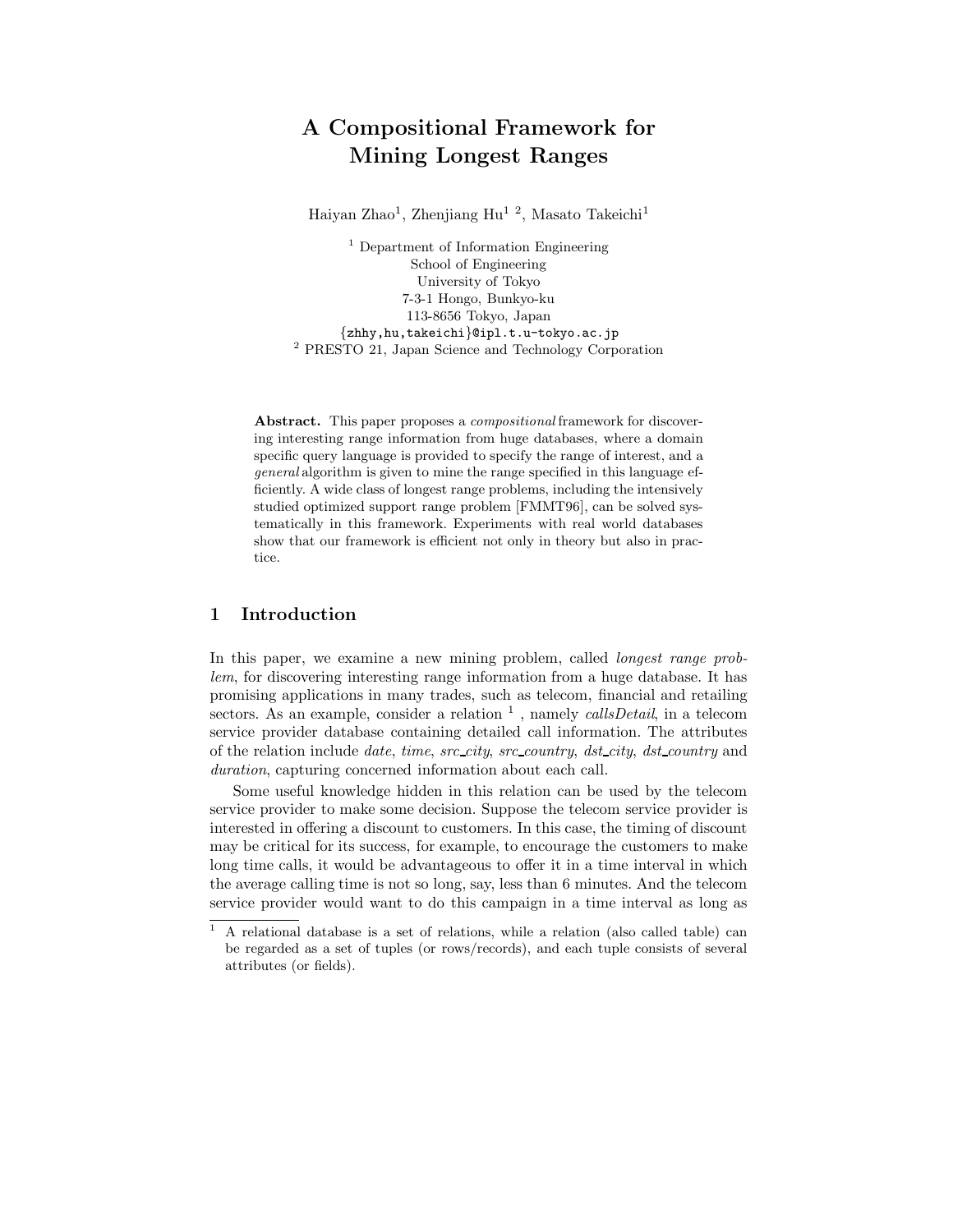possible, that is, to find a longest time interval that satisfies the above conditions. This can be described as

> find longest time range from callsDetail s.t.average(duration)  $\leq 6$ .

This kind of problems is practically important, but finding an efficient and correct algorithm is not easy. This has been seen by [FMMT96], which took great pains in solving optimized range problem, a special case of our longest range problems (see Section 4). Things turn out to be more interesting and difficult if we want to find the longest time interval under a more complicated condition. For the above example, to make the campaign more profitable, besides the average talking time is not long, the total time of talking during the time interval should be big enough, say, during one year the sum of duration is more than 10000 hours.

> find longest time range from callsDetail s.t. average(duration)  $\leq 6 \land sum(duration) \geq 10000 * 60$

However, as far as we know, this kind of problems has not been systematically solved yet, and it remains open how efficiently it can be solved.

This paper is therefore to address this kind of problems by making use of our work achieved in program calculation. In fact, the longest range problem is not a new problem at all; if we regard a relation in database as a list of records (tuples), it then boils down to the longest segment problem [Zan92,Jeu93] satisfying a given condition  $p$ , which is known in program calculation community.

Unfortunately, there does not always exist an efficient algorithm for computing the longest segment for any predicate  $p$  [Zan92]. But, if  $p$  has a particular shape or some nice properties, then a strong optimization can be made, resulting in an efficient algorithm using less than  $O(n^2)$  time or even linear time.

We hence propose a *compositional* framework to mine longest ranges by providing a class of predicates with nice property on which efficient solutions can be derived. The main contributions of this paper are as follows.

- We design a general querying language for mining the longest ranges. It is powerful and easy to learn, using a syntax similar to SQL. A wide class of longest range problems, including the optimized support range problem as intensively studied in [FMMT96,SBS99], can be expressed and solved by our language.
- We show that the language can be efficiently implemented by using techniques in program calculation. And moreover, our solution demonstrates that efficient algorithms for solving the longest range problems can be compositionally built according to the structure of predicates for specifying range properties. This composite approach is in sharp contrast with the existing case-by-case study as in [Zan92,Jeu93].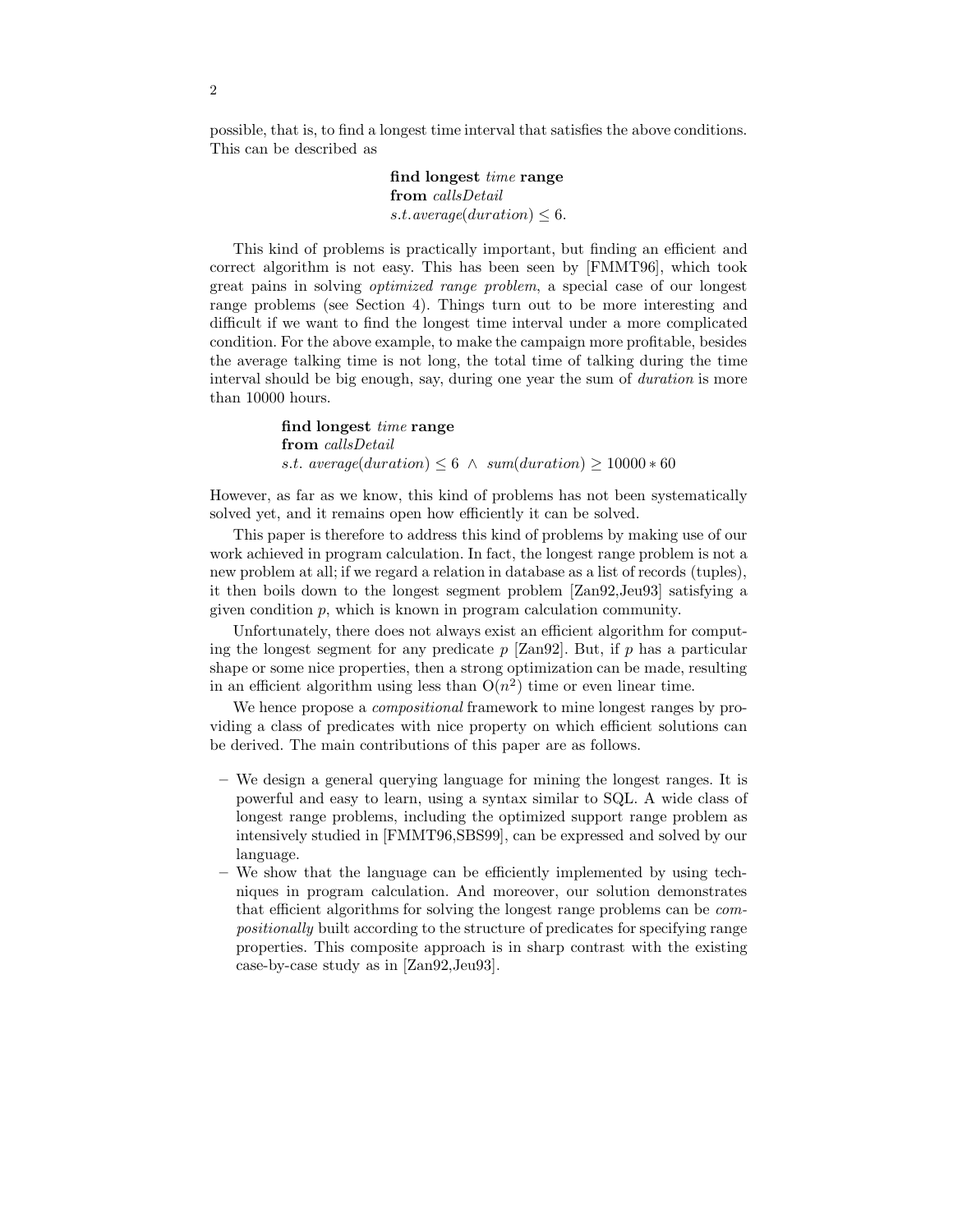| $p ::= sum(\text{attr}) \otimes c$ | Sum Property                                |
|------------------------------------|---------------------------------------------|
|                                    | $average$ (attr) $\odot$ c Average Property |
| <i>count</i> (attr) $\otimes$ c    | Count Property                              |
| $min$ (attr) $\odot$ c             | Min Property                                |
| $max$ (attr) $\otimes$ c           | Max Property                                |
| $p_1 \wedge p_2$                   | Conjunction                                 |
| $p_1 \vee p_2$                     | Disjunction                                 |
| not $(p)$                          | Negation                                    |

Fig. 1. Predicates for Specifying Range Property

– We apply this system to mining various range information with a POS database from a coffee shop with two years sales data. The experiments demonstrate that our framework is efficient not only in theory but also in practice, and can be applied in data mining field.

# 2 The Range Querying Language

The main statement find in our range query language resembles SELECT statement in SQL syntactically. It takes the form of

> find longest attr range from tab where *property*

in which, find, longest, range, from and where are reserved words. Roughly speaking, it finds the longest range for the attribute *attr* from the relation tab under the condition given by *property*. Note that *attr* must be a numeric attribute of the relation tab.

It is evident that both attr and tab come from the database under consideration. However, how to specify property is not so easy as it looks. Just as discussed in Introduction, it cannot be guaranteed that there always exists an efficient algorithm to compute the longest range with respect to any property. It is thus crucial to define a language to describe proper property.

Predicates for Specifying Range Property. Since the property of range attribute is often described by aggregate functions of sum, average, count, min and max in data mining, we therefore design a class of predicates for defining the range properties of interest, as shown in Figure 1. Among which,  $\otimes$  denotes a transitive total order relation, like  $\leq$  or  $>$ . Our predicates are classified into two groups:

– five simple aggregate predicates specifying constraints on aggregate result on an attribute (field), including the range attribute, and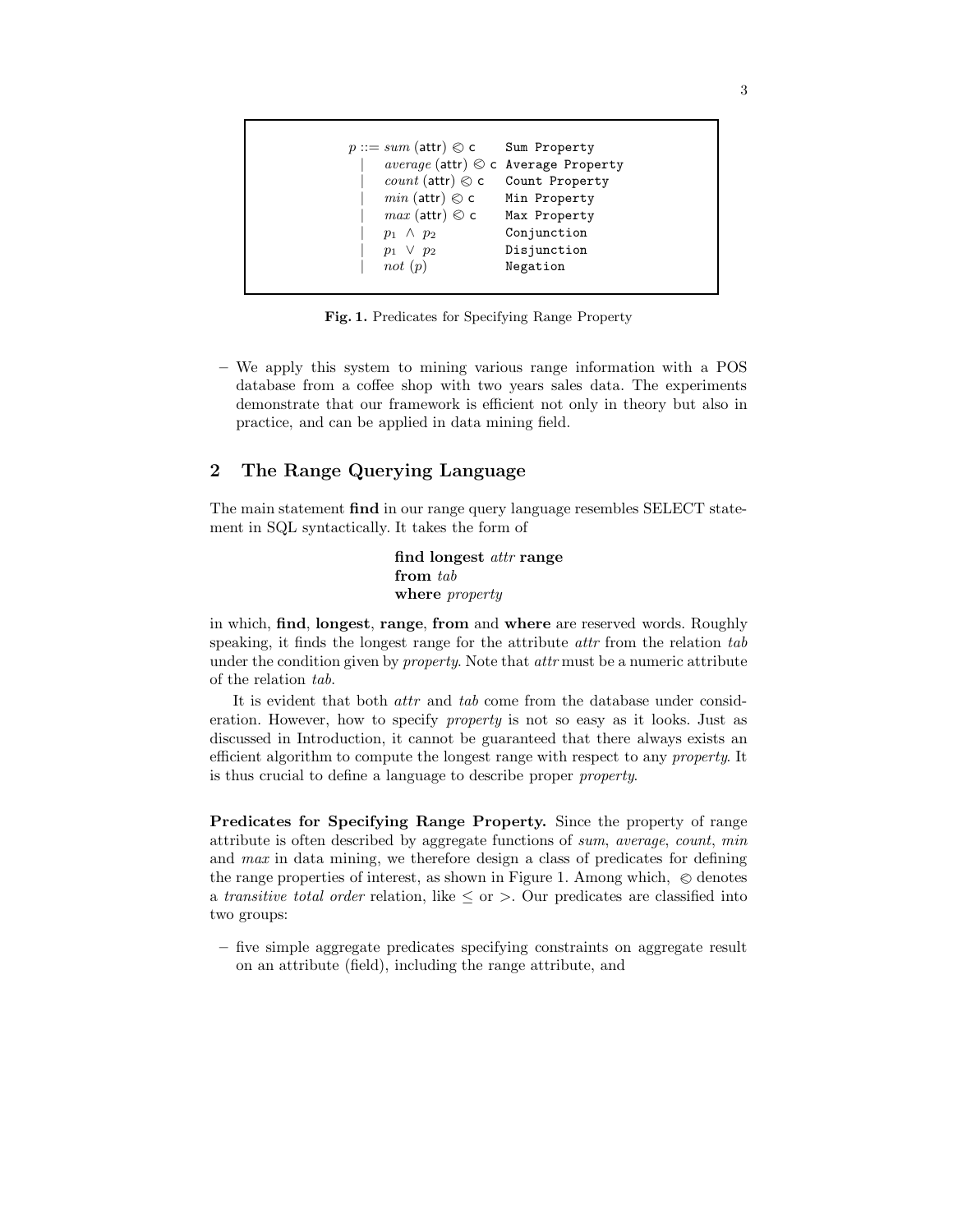– three composite predicates combining predicates logically.

The former is used to specify simple properties, while the latter is for expressing more complicated properties in a compositional manner.

The general form of the simple predicates is

 $aqq$  (attr)  $\otimes$  c

where agg is one of the aggregate functions,  $\otimes$  a total transitive order, attr an attribute, and  ${\tt c}$  a constant value. Instantiating  $\;\otimes$  to be  $\leq,$  this property means that aggregate computation over the attribute attr in the range should be no more than constant c.

Example 1. In the telecom relation callsDetail given in Introduction, consider to find a longest time interval whose total calling time is less than 300 hours. We can specify this query just by

> find longest time range from callsDetail where sum  $(duration) \leq 300 * 60$ .

The practical usage demands more interesting range properties rather than the simple aggregate ones. For this purpose, we provide composite predicates  $\wedge$ , ∨, and not in our language to combine predicates easily. As their names suggest, not denotes the logical negation of predicate,  $\land$  is used to describe the logical conjunction of predicates, while ∨ is for the logical disjunction of predicates. The precedence of them is descending from not to ∨.

Example 2. Recall the example in Introduction, which can be specified in our language by

> find longest time range from callsDetail where  $average(duration) \leq 6 \land sum(duration) \geq 10000 * 60$ .

Consequently, our range query language, for its compositional feature, is powerful and easy for user to specify a wide class of longest ranges.

Remark. It is worth noting that we discuss only the properties related with computing the range, and omit the general selection conditions, which, in fact, can be easily filtered by preprocessing. For example,

> find longest time range from callsDetail where sum ( duration)  $\leq 18000 \; \wedge$  $src\_city = Tokyo \wedge \; dst\_city = Lübeck$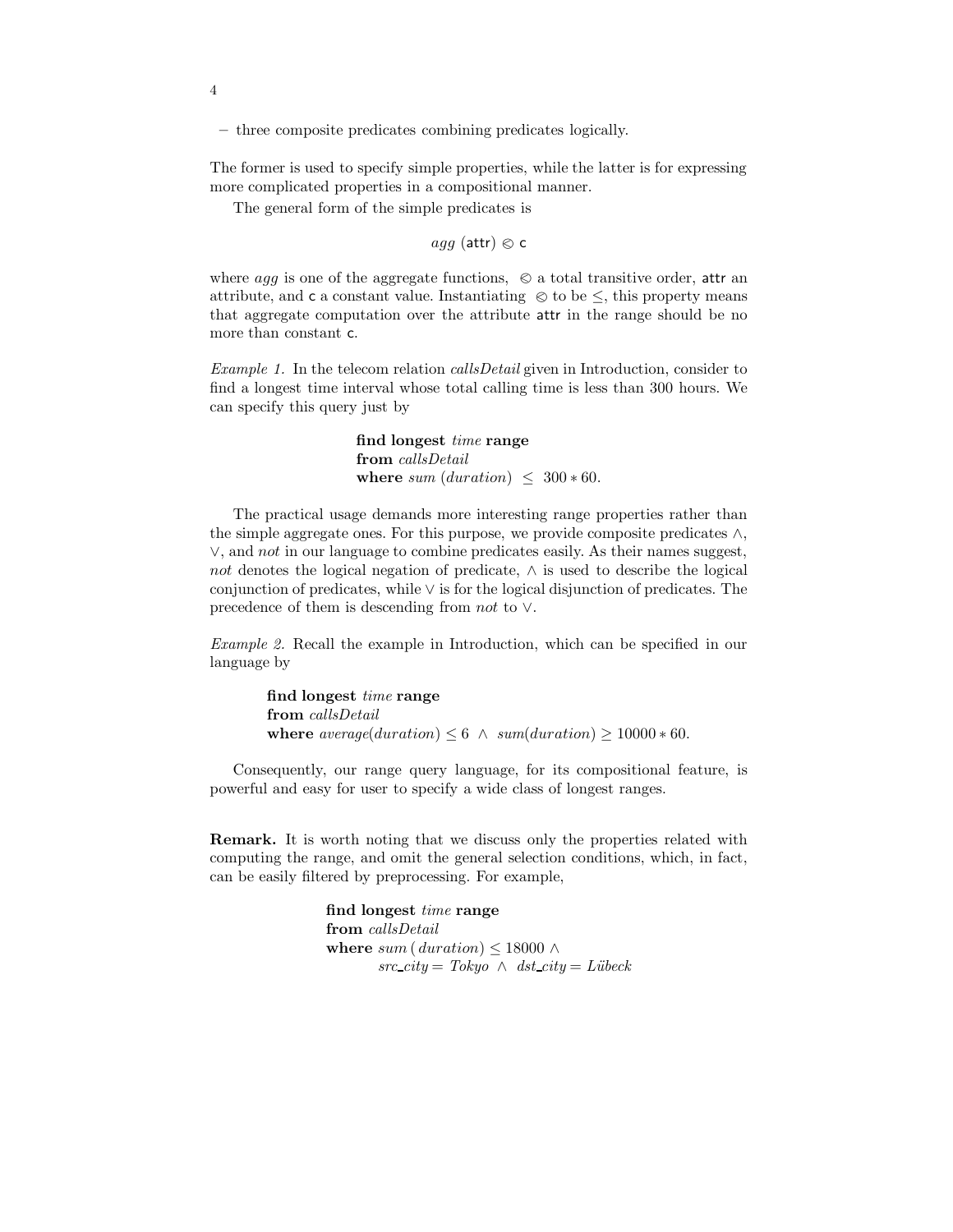can be transformed to

find longest time range from callsDetail' where  $sum ( duration) \leq 18000$ ,

and callsDetail' is a view defined in SQL as

SELECT ∗ FROM callsDetail WHERE  $src\_city = Tokyo$  AND  $dst\_city = Lübeck$ 

## 3 Implementing the Range Querying Language

This section outlines how to implement our querying language efficiently. Our result can be summarized in the following theorem.

Theorem 1. The longest range specified in our language can be implemented using at most

 $O(n \log^{k-1} n)$ 

time, if every f and g used in the definition of primitive predicates inside property  $p$  can be computed in constant time. Here  $n$  denotes the number of tuples in the tab and k is a constant depending on the definition of property (Lemma 2).  $\Box$ 

We prove this theorem by giving a concrete implementation, which consists of four phases: (i) bucketing the relation if necessary, (ii) normalizing the range property, (iii) refining the longest range problem, (iv) computing the longest range.

The detail of the implementation can be found in [ZHM02a]. For the reason of space, we only illustrate how to normalize the range property and what the core of our problem is after normalization.

To normalize the range property specified by user, we first give the following definition.

Definition 1 (Primitive Predicate). A primitive predicate takes the form of

f (head)  $\otimes$  g (last),

where head and last indicate the first and the last element of a given range respectively, f and  $g$  be any functions applied to the end elements.  $\Box$ 

Semantically, it means that the leftmost element (after applied function f) of a range has a *transitive total order* relation  $\otimes$  with the rightmost element (after applied function g).

Lemma 1. All the simple predicates given in Figure 1 can be represented in the form of primitive predicate.  $\Box$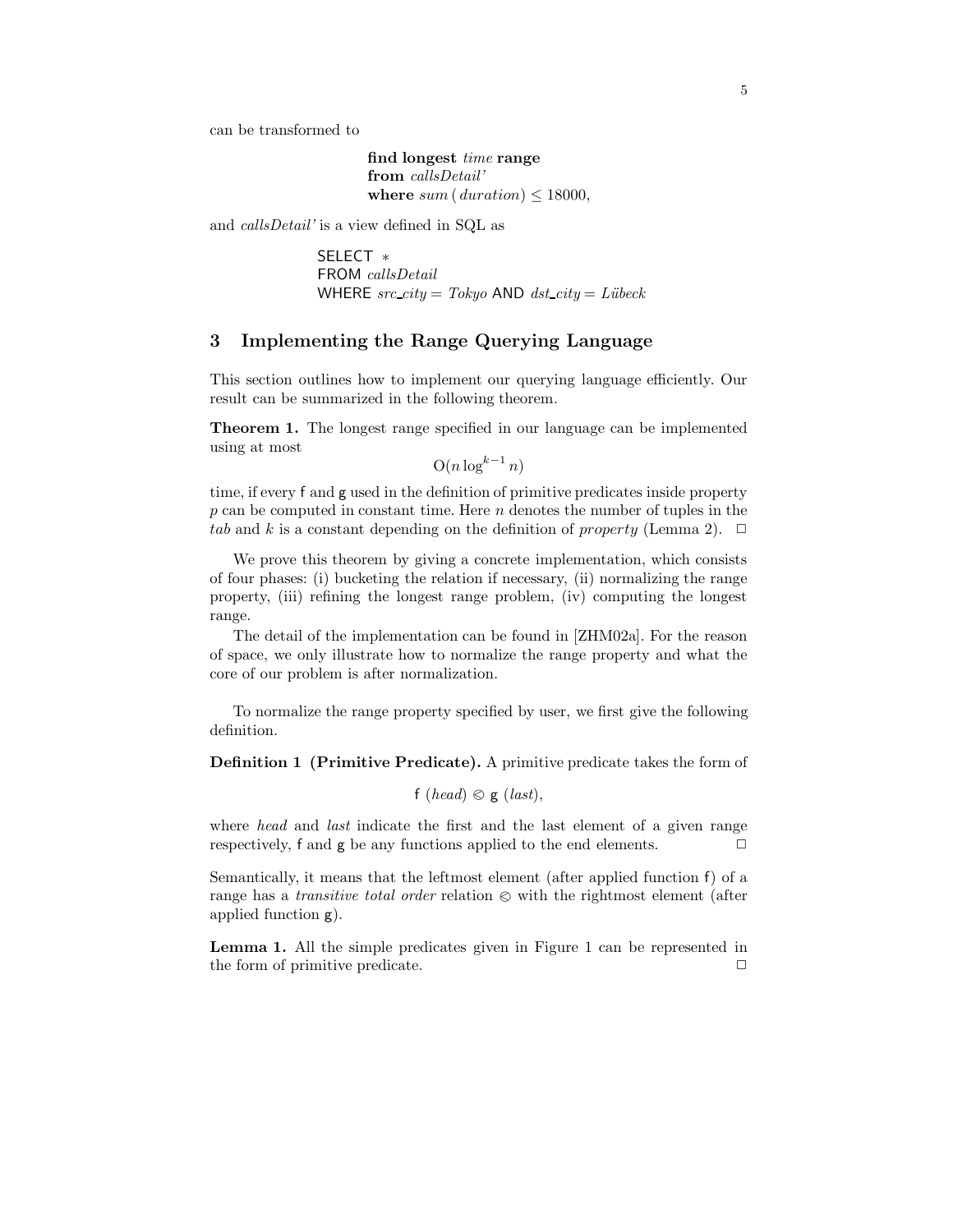We omit the proof for this lemma here, and just demonstrate it by an example. Recall the condition in example 1:  $sum(x_s) \le 18000$ . How to eliminate this sum function? The trick is to do preprocessing like

$$
s_i = s_{i-1} + x_i
$$

to compute every prefix sum of the input list  $xs$  and get a new list  $ss$ :

*xs*: 
$$
[x_1, x_2, \ldots, \underline{x_h}, \ldots, \underline{x_l}, \ldots]
$$
  
*ss*:  $[s_1, s_2, \ldots, \underline{s_h}, \ldots, \underline{s_l}, \ldots].$ 

Therefore to compute the sum of a range  $xs' = [x_h, \ldots, x_l]$ , we can now use the end elements of  $xs'$  and corresponding ones of  $ss'$ , i.e.,  $x_h, s_h, x_l, s_l$ :

sum 
$$
(xs') = x_h + (s_l - s_h)
$$
.

Thus, sum  $(xs') \le 18000$  is coded as  $x_h - s_h \le 18000 - s_l$ , a relation between the two end elements of the preprocessed segment. Accordingly, for any list  $xs$ , we can do this preprocessing to get a new list with each element  $x_i$  changed to a pair  $(x_i, s_i)$ , and reduce aggregate sum property to a transitive total order relation between the leftmost and rightmost elements of the concerned segment. It is worth noting that this preprocessing does not raise additional cost by using accumulation and fusion technique [Bir84].

With the same trick, the other four aggregate predicates can also be normalized into the primitive form. Accordingly, we further have the following selfevident lemma hold for the composite property.

Lemma 2 (Disjunctive Normal Form). Any composite predicate can be expressed in its canonical form, that is,

$$
p(x) = p_{11}(x) \land p_{12}(x) \land \ldots \land p_{1k_1}(x) \quad \lor
$$
  
\n
$$
p_{21}(x) \land p_{22}(x) \land \ldots \land p_{2k_2}(x) \quad \lor
$$
  
\n
$$
\ldots \ldots
$$
  
\n
$$
p_{m1}(x) \land p_{m2}(x) \land \ldots \land p_{mk_m}(x)
$$

where,  $p_{ij}$  is primitive predicate, and the maximum of  $k_1, k_2, \ldots, k_m$  is exactly the k in Theorem 1.  $\Box$ 

Lemma 2 shows that a range property specified by our language can be normalized into its canonical form, that is, a disjunction of simpler components, which is either a primitive predicate or a conjunction of several primitive ones. If we can address both the primitive and the conjunction case, The result for the disjunction case can be gotten easily by calculating that for each component and selecting the longest one as the result. Thus, the crucial part is how to deal with conjunction case with primitive case as its special.

Semantically, the conjunction case is to compute the longest range that satisfies a number of primitive predicates simultaneously, i.e.,

$$
p z = f_1 \ (head) \otimes g_1 \ (last) \ \wedge f_2 \ (head) \otimes g_2 \ (last) \ \wedge \n... f_k \ (head) \otimes g_k \ (last)
$$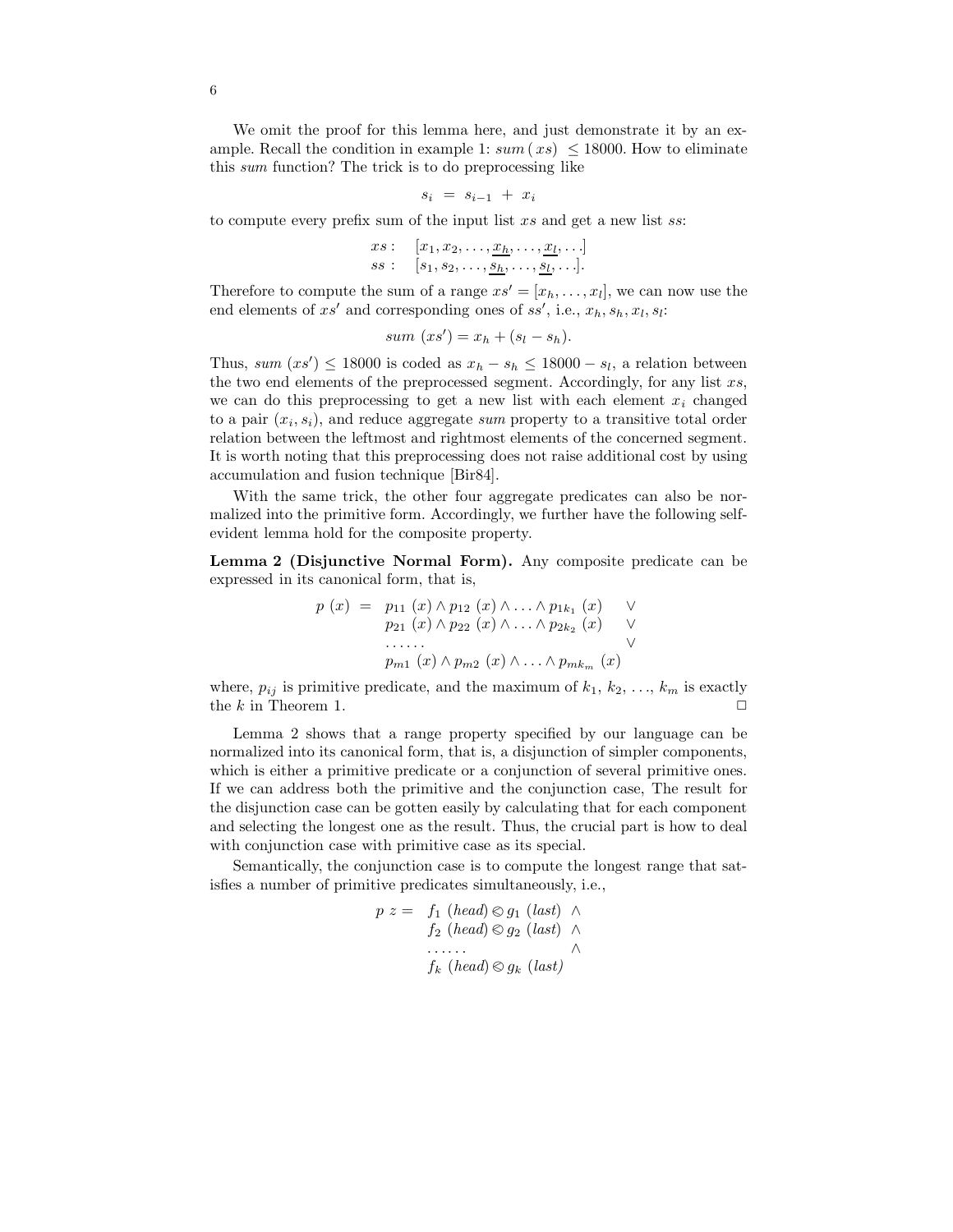where  $k$  is the number of primitive predicates. If we capsule this composite conjunction as below by tupling all of its primitive component together,

$$
(f_1,\ldots,f_k) \; (\mathcal{R}_1,\ldots,\; \mathcal{R}_k) \; (g_1,\ldots,g_k)
$$

with each  $\mathcal{R}_i$  is a transitive total order relation, and

$$
(x_1, ..., x_k) \ (\mathcal{R}_1, ..., \mathcal{R}_k) \ (y_1, ..., y_k) \equiv \wedge_{i=1}^k x_i \ \mathcal{R}_i \ y_i
$$

then what we need to implement boils down to the following problem:

Given a list, compute the length of a longest nonempty range such that the computation on the leftmost element is related with that on the rightmost element by a relation  $\overline{\mathcal{R}}$  (which is not necessary to be a total order), that is,

where  
\n
$$
\bar{f} \text{ (head) } \bar{\mathcal{R}} \bar{g} \text{ (last)}
$$
\n
$$
\bar{f} = (f_1, \dots, f_k)
$$
\n
$$
\bar{g} = (g_1, \dots, g_k).
$$

Fortunately, this refined problem can be solved in  $O(n \log^{(k-1)} N)$  time by using our algorithm given in [ZHM02b,ZHM02a]. Theorem 1 has accordingly been proved. Especially, for the case of  $k = 1$  (primitive case), the longest range can be computed in linear time.

#### 4 An Application: Optimized Support Range Problem

We present an application of our framework for practical data mining. As a special case of our longest range problem, the optimized support range problem, first studied in [FMMT96], is very useful in extracting correlated information. For example, the optimized association rule  $2$  for *callsDetail* in the telecom database,

$$
(date \in [d_1..d_2]) \land (src\_city = Tokyo) \Rightarrow (dst\_city = Lübeck)
$$

describes the calls from Tokyo during the date  $[d_1, d_2]$  are made to Lübeck. Suppose that the telecom service provider wants to offer discounts to Tokyo customers who make calls to Lübeck at a period of consecutive days in which the maximum number of calls from Tokyo are made and a certain minimum percentage of the call from  $Tokyo$  are to Lübeck. This is known as the optimized support range problem, which maximizes the *support* of the given optimized association rule with the *confidence* of the rule exceeds a given constant  $\theta$ .

To do this, first we preprocess the original relation by adding a new attribute called support. It is defined according to the above rule by

$$
support = \begin{cases} 1 & src\_city = Tokyo \land \ dst\_city = Lübeck \\ 0 & otherwise \end{cases}
$$

 $2\degree$  The definition for optimized associate rule and its associate properties support and confidence can be found in [FMMT96].